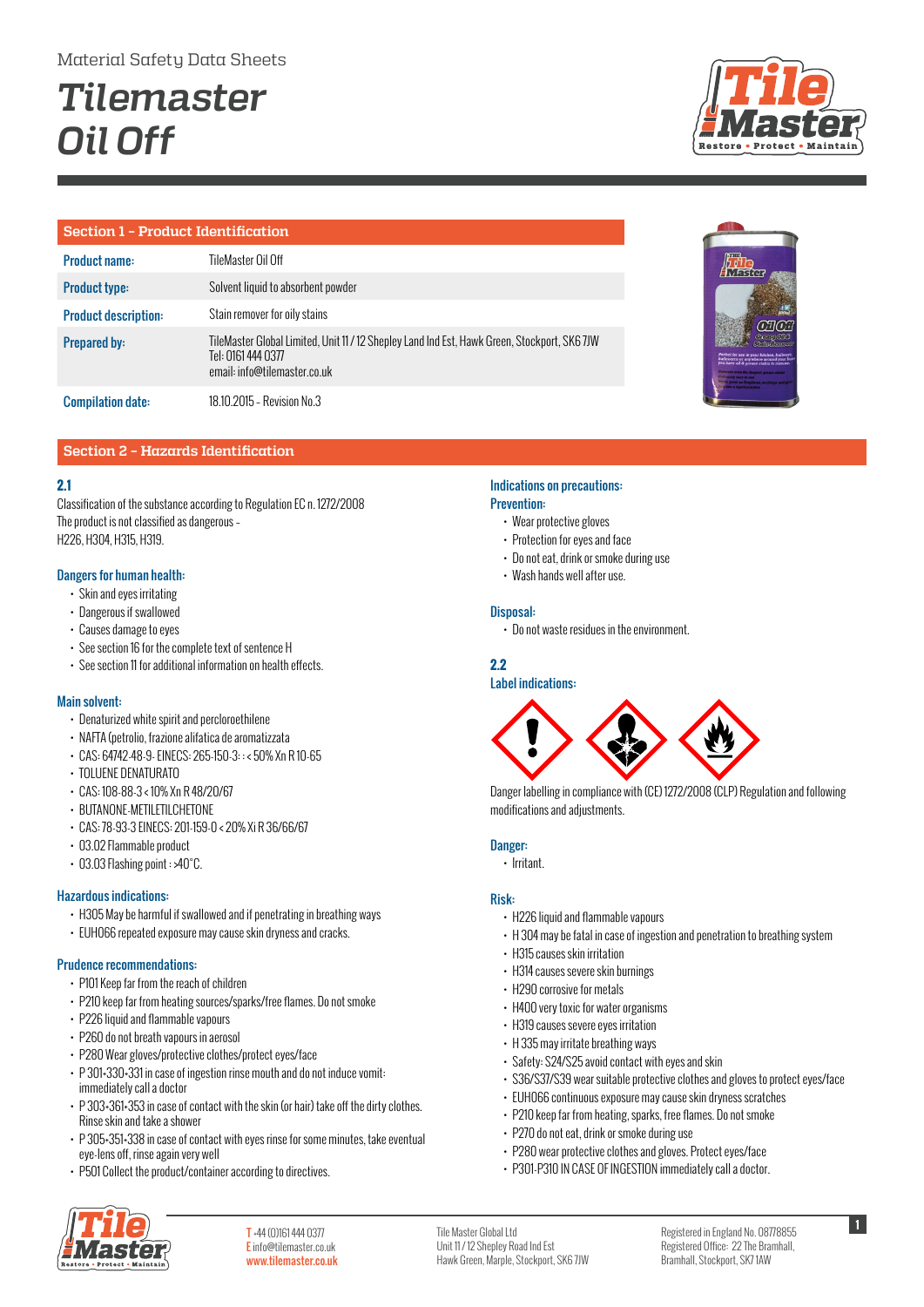#### **Section 3 – Composition / Information on the Ingredients**

## **3.1**

#### Main solvent:

- Denaturized white spirit and percloroethilene
- NAFTA (petrolio, frazione alifatica de aromatizzata
- CAS: 64742-48-9- EINECS: 265-150-3: : < 50% Xn R 10-65
- TOLUENE DENATURATO
- CAS: 108-88-3 < 10% Xn R 48/20/67
- BUTANONE-METILETILCHETONE
- CAS: 78-93-3 EINECS: 201-159-0 < 20% Xi R 36/66/67.

#### **3.2**

• Flammable product.

#### **3.2**

• The product could be irritant for eyes and skin.

## **Section 4 – First Aid Measures**

## **4.1**

#### First aid measured description:

• In case of contact with the skin: Remove dirty shoes and clothes then safely dispose them. Wash the area with soap and water. Immediately call a doctor in case of irritation, swelling or redness persist. In case of contact with the eyes: Rinse well with water for around 15 minutes. Call the specialist doctor or local hospital if irritation persists.

## **4.2**

#### Main symptoms and effects both acute and delayed, see chapter 11:

- Skin contact: Redness, irritations
- Eyes contact: Eyes irritation.

## **4.3**

#### Indication on the eventual necessity of contacting a doctor and special treatments:

• Follow doctor's instructions.

#### **Section 5 – Anti-Fire Measures**

## **5.1**

#### Extinguisher means:

- Carbon dioxide, foam, powder and nebulized water
- DO NOT USE WATER JETS
- May be used to cool closed containers exposed to flames and to prevent from explosions.

## **5.2**

#### Dangers coming from substance or mixture:

- DANGERS LINKED TO EXPOSURE IN CASE OF FIRE
- There might be over-pressure in the containers exposed to fire with consequent danger of explosion
- Avoid breathing burning substances (Carbone oxide, toxic products in pyrolysis).

## **5.3**

#### Information for the staff extinguishing the fire:

- GENERAL INFORMATION SAFETY DATA SHEET
- Cool containers with water jets in order to avoid product decomposition and the formation of possible substances that would be health dangerous. Always wear the whole anti-fire equipment. Collect extinguishing water that won't be pour down drains. Collect dirty water and all the residues according to current rules.
- **FOUIPMENT**

Protective cap with peak, fireproof clothes (jacket and trousers with bands around arms, legs and hips), suitable gloves (anti-fire, anti-cut), auto-breather (auto protector).

#### **Section 6 – Accidental Release Measures**

## **6.1**

#### Personal equipment, protective clothing and emergency procedures:

- Remove any ignition or heating source (cigarettes, flames, sparks, etc) in the concerned area. In case of solid product avoid the formation of powder, spraying some water unless there are specific notifications
- In case of powders dispersed in the air or vapours, use suitable breathing protection
- Stop the discharge if there's no danger. Do not handle damaged containers or the discharged product without wearing suitable protective clothes
- For any information regarding risks for environment and health, breathing protection, ventilation and individual protective means, please refer to other chapt. in this data sheet.

#### **6.2**

#### Environmental precautions:

• Do not let the product pour down drains, superficial waters, water-bearing stratum and border areas.

#### **6.3**

#### Methods and materials to collect and clean:

• Absorb the discharged product using absorbing inert material. (sand, powder) Collect most of the residual product using collecting containers. Remove the residual using water jets if there are not opposite notifications. Good air the ambient concerned by the discharge. Product disposal must be performed according to chapt. 13.

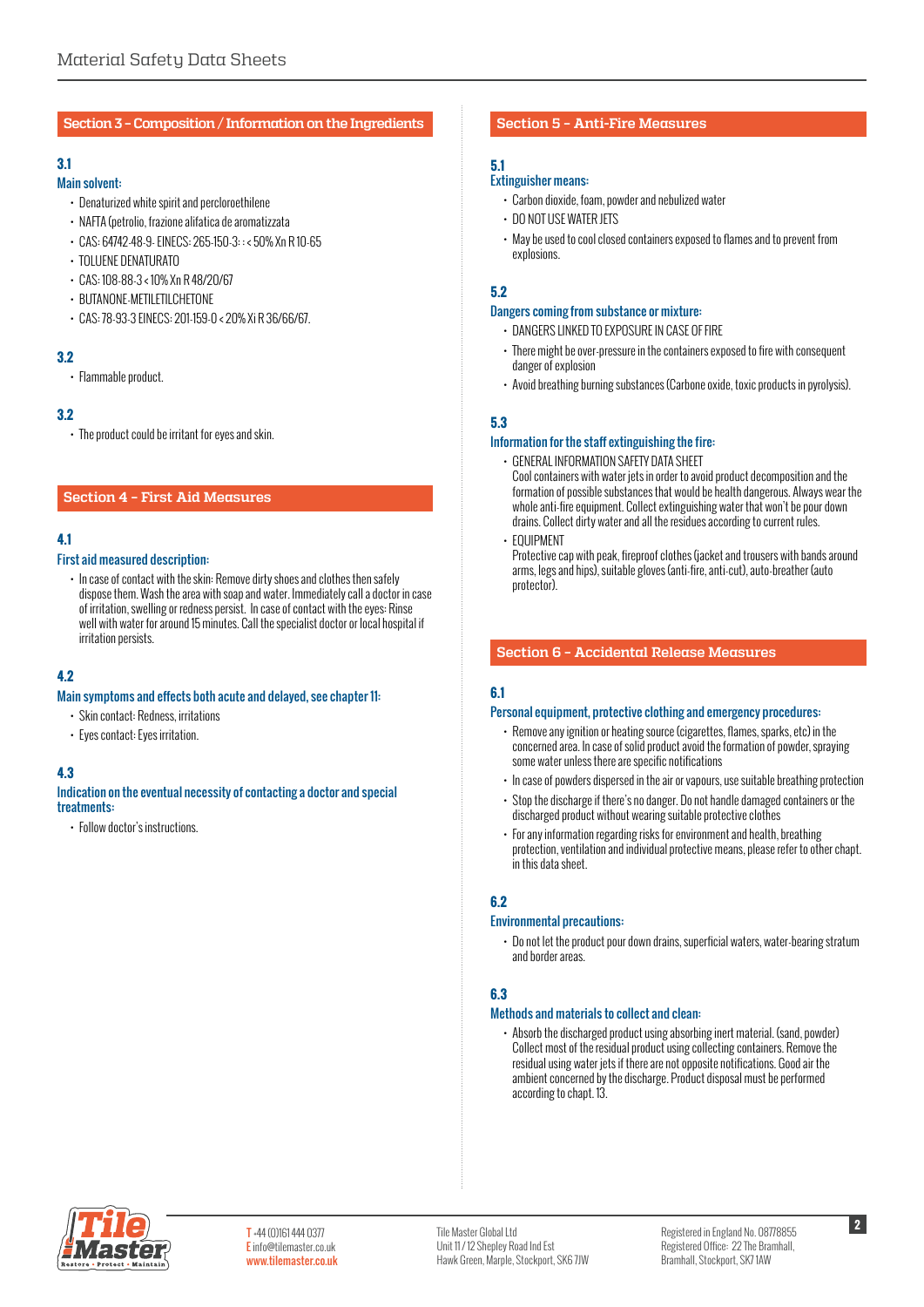#### **Section 7 – Handling and Storage**

#### **7.1**

## Precautions for safe handle:

• Wear gloves, apron, mask and boots.

## **7.2**

#### Safe warehouse:

• Keep container well sealed in a dry place; protect from freeze and avoid temperatures higher than 40°C. Do not keep in warehouse together with acids and strong bases.

## **7.3**

#### Specific end uses:

• Stain removal treatments

## **Section 8 – Exposure Control and Protection**

## **8.1**

Since the use of suitable technical measures should be first than personal protection equipment, it's necessary to ensure a proper ventilation through the use of a good aspiration device or the polluted air discharge. If these operations do not keep product concentration under minimum exposure values, it will be necessary to wear a suitable breathing apparatus protection. During use, refer to danger label for more details. Personal protective clothes must be in compliance with the rules here below indicated:

#### Hands protection:

- Protect hands using working gloves, II category. (ref. Directive 89/686/CEE and Rule EN 374) like: PVC, neoprene, nitrile or equivalent.
- The final choice of the gloves must consider: degradation, breaking time and permeability. In case of mixtures the gloves resistance must be checked before using, it is not foreseeable. Gloves have a wear and tear term that depends on exposure time.
- Precautionary measures: avoid inhaling the vapours, avoid contact with eyes and skin.

#### Eyes protection:

• Wear sealing protective mask (ref. Rule EN 166).

#### Skin protection:

• Wear long sleeves working clothes and shoes for professional use, II category. (ref. Directive CEE and EN 344 rule). Wash with plenty of water after taking protective clothes off. neoprene or nitrile rubber gloves, minimum / gloves:> 2h, minimum thickness gloves: 0.6 mm conform to EN374. Check the resistance of gloves to the product before use.

#### Breathing protection:

• In case of overcoming of the limit value of one or more substances present in the product, wear a mask with filter A type or the universal type, whose class (1,2 or 3) will be chosen according to the use. (ref. EN 141 Rule). The use of breathing apparatus protections, like mask with filter for organic vapours and powders/fog, it's compulsory in absence of technical measures to limit the worker exposure. The protection given by the mask is limited anyway. If the substance is odourless or in case of emergency (unknown time of exposure or the oxygen level in the ambient is lower than 17%) wear a compressed air auto-breather at open circuit (ref. Rule EN 137) or a respirator with external air outlet for the use with whole mask, semi-mask or nozzle. (Ref. Rule EN 138). If there's the risk to get squirts or sprinkles due to the type of work performed, it's necessary to foresee a suitable mucous protection (mouth, nose, eyes) in order to avoid accidental absorptions.

## **8.2**

#### Limits of exposure:

## **8.3**

•

#### Exposure control, Technical controls:

• Handle in well ventilated areas.

## **8.4**

#### Individual protection:

• Wear gloves and mask, in normal use conditions no vapours are generated.

## **8.5**

#### Environmental protection:

- Avoid discharge in sewers
- Since the use of suitable technical measures should be first than personal protection equipment, it's necessary to ensure a proper ventilation through the use of a good aspiration device or the polluted air discharge
- If these operations do not keep product concentration under minimum exposure values, it will be necessary to wear a suitable breathing apparatus protection. During use, refer to danger label for more details.

## **Section 9 – Chemical and Physical Properties**

## **9.1**

| Status:                    | Creamy              |
|----------------------------|---------------------|
| Colour:                    | White / grey        |
| Odour:                     | Typical             |
| <b>Smelling threshold:</b> | Not determined      |
| pH:                        | Between 11.5 and 13 |
| <b>Boiling point:</b>      | 200°C approx        |
| <b>Fusion point:</b>       | $18^\circ$ C        |
| <b>Flashing point:</b>     | >40°C               |
| Ignition temperature:      | $>300^\circ$ C      |
| Vapours:                   | Not determined      |
| <b>Viscosity:</b>          | Not determined      |
| Solubility:                | Soluble in water    |
| Density at 20°C:           | Approx 2            |

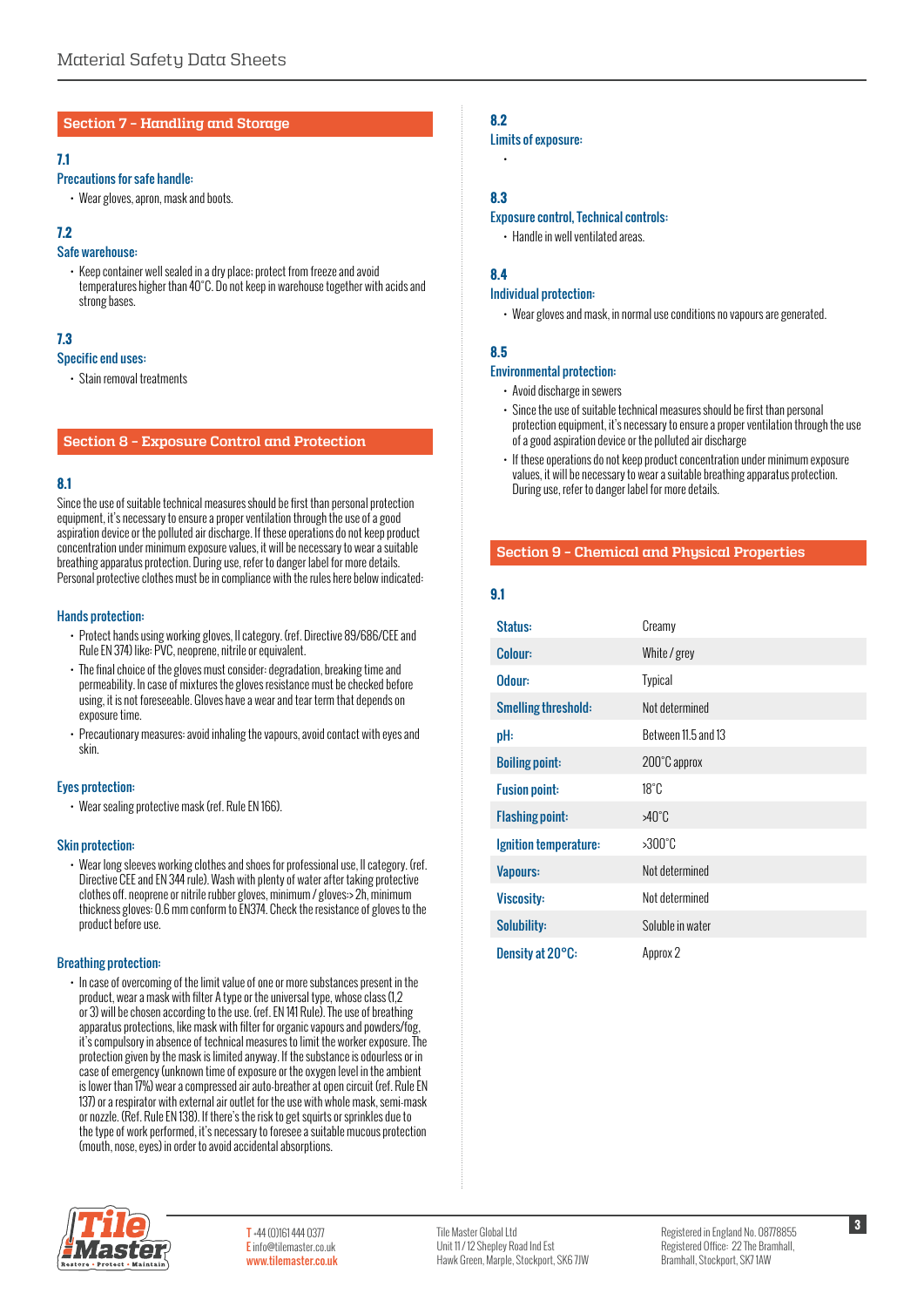#### **Section 10 – Stability and Reactivity**

## **10.1**

- Reactivity:
	- No dangerous reaction in normal conditions of use.

## **10.2**

## Chemical stability:

• The product is chemically stable in normal use and storage conditions. It is exothermically active.

## **10.3**

- Possible dangerous reactions:
	- No dangerous reactions detected.

## **10.4**

#### Conditions to avoid:

• Avoid overheating, avoid contact with wood and light metals.

## **10.5**

## Hazardous decomposition products:

• In case of thermal decomposition gasses and vapours dangerous to health may occur.

## **10.6**

- Substances to avoid:
	- Rubber, thermoplastic substances.

## **Section 11 – Toxicological Information**

#### $\cdot$  TVL 85 mg/m<sup>3</sup>. .

#### Acute inhalation toxicity:

• Could be irritant for breathing apparatus.

## Acute oral toxicity:

•

#### Contact with the skin:

• May cause irritation.

## Contact with the eyes:

• May cause eyes irritation.

The introduction of little quantities of product in the breathing apparatus may cause vomit, bronco-pneumonia or pulmonary edema.

Due to continuous exposure the product may bring to a skin degreasing, causing cracks and dryness.

## **Section 12 – Ecological Information**

## **12.1**

• The product can pollute the ground. Avoid absorption.

#### **12.2**

• The product is harmful for fish fauna. Do not pour down drains, or in water.

## **Section 13 – Disposal Considerations**

## **13.1**

## Waste handling:

• Re-use, if possible the product. Product residues must be regarded as special dangerous waste. Waste danger that contain this product must be evaluated on the basis of current rules.

## Disposal:

• Must be performed by company authorized to waste handling, according to national and local current rules. Polluted Packages, Polluted packages must be recovered or wasted in compliance with National rules concerning waste management. Do not pour down drains. Do not waste in the ground. Small residues can be collected using absorbent material.

## **Section 14 - Transport**

- Transport must be performed by specific vehicles authorized to transport of dangerous goods, in compliance with current rules of the current ADR agreement and applicable disposition.
- Transport must be performed in original containers and, anyway, use packages made of materials not attaching by the product inside.
- Loading staff must be properly trained on possible risks and eventual procedures to follow in case of emergency.

## By road and rail:

- Class ADR/RID 3 UN 3295
- Packing group III
- Nr. Kemler 30
- Limite Qty LQ07
- Tunnel restriction code (D/E)
- Technical name: Hydrocarbons, liquid, N.A.S.

#### By sea:

- Class IMO 3 UN 3295
- Packaging Group III
- Label corrosive
- EMS F-E S-E
- Marine pollutant No
- Proper shipping name: Hydrocarbons, liquid, N.A.S.

#### By air:

- IATA 3 UN:3295
- Packing group III
- Packing instruction 310 quantity max:220l

## Pass:

- Packing instruction 309 quantity max 60l
- Particular instructions A3
- Proper shipping name: Hydrocarbons, liquid, N.A.S.